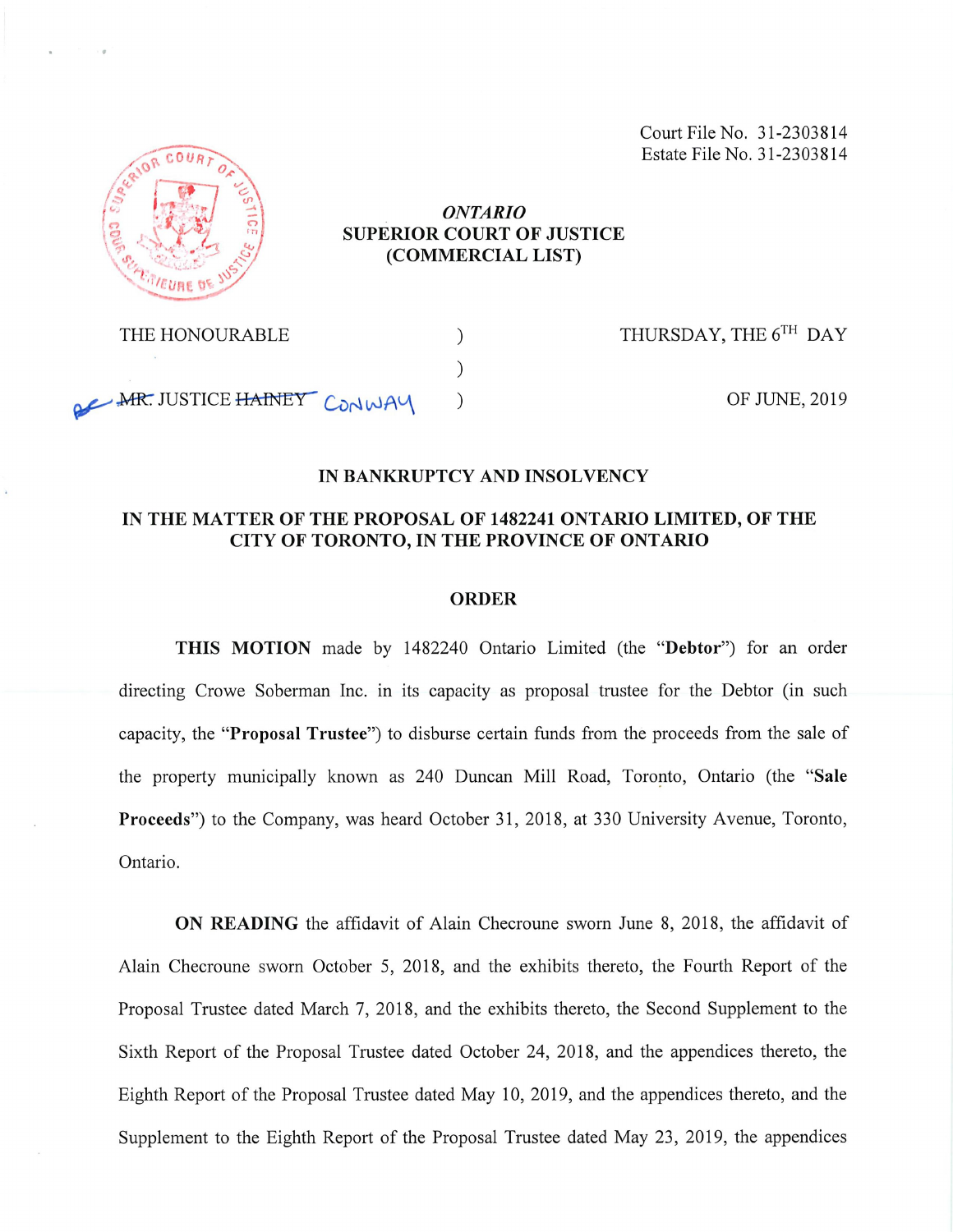thereto (the **"Supplement to the Eighth Report"),** including the affidavit of Steven L. Graff sworn May 22, 2019 (the **"Graff Affidavit")** and the affidavit of Hans Rizarri sworn May 23, 2019 (the **"Rizarri Affidavit"),** and the affidavit of Alexandra Teodorescu sworn May 23, 2019 (the **"Teodorescu Affidavit"),** and on hearing the submissions of counsel for the Company, the Proposal Trustee and such other counsel as were present, no one appearing for any other person on the service list, although duly served as appears from the affidavits of service of Miranda Spence sworn June 5, 2019, filed, and on being advised that the Company and the Proposal Trustee consent to the relief sought herein,

1**. THIS COURT ORDERS** that the Proposal Trustee be and is hereby authorized, without further Order of this Court, to distribute to the Company the sum of \$2,200,000.00 from the Sale Proceeds.

2. **THIS COURT ORDERS** that the fees and disbursements of the Proposal Trustee's counsel as described in the Supplement to the Eighth Report and as set out in the Graff Affidavit, be and are hereby approved, and the Proposal Trustee is authorized to pay such fees and disbursements from the Sale Proceeds.

3. **THIS COURT ORDERS** that the fees and disbursements of the Proposal Trustee as described in the Supplement to the Eighth Report and as set out in the Rizarri Affidavit, be and are hereby approved, and the Proposal Trustee is authorized to pay such fees and disbursements from the Sale Proceeds.

4. **THIS COURT ORDERS** that the fees and disbursements ofthe Debtor's counsel as set out in the Teodorescu Affidavit, be and are hereby approved, and the Proposal Trustee is authorized to pay such fees and disbursements from the Sale Proceeds.

-2-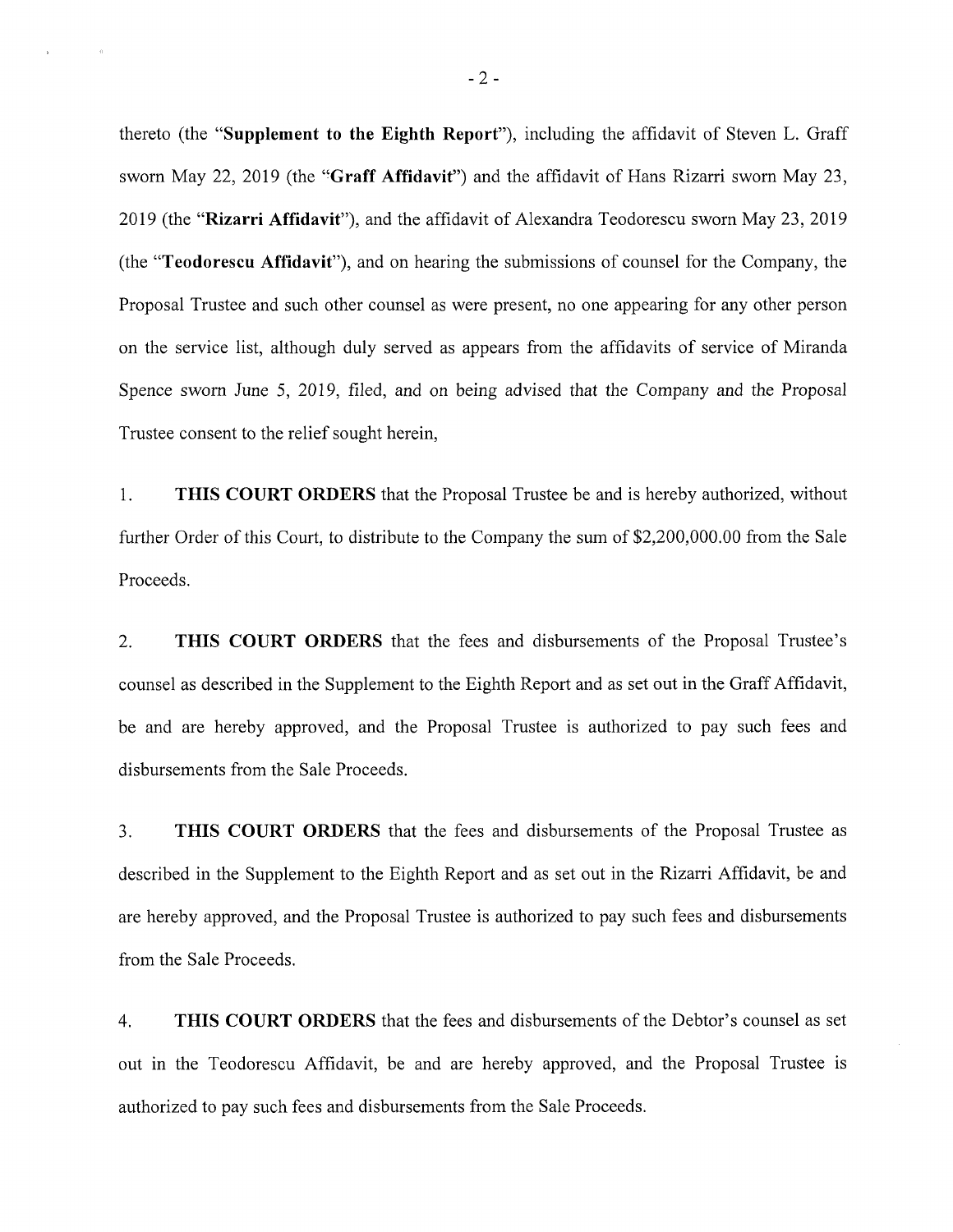5. **THIS COURT ORDERS** that the Proposal Trustee shall continue to hold the remaining Sale Proceeds in trust, pending further Order of the Court.

 $\frac{1}{2}$ 

ENTERED AT / INSCRIT A TORONTO ON/BOOK NO: **LE/DANS** LE REGISTRE NO:

Conna

JUN 0 6 2019

**PER/PAR: <sup>j</sup>** $\tilde{\boldsymbol{\epsilon}}$ 

 $\lambda$ 

 $\epsilon$